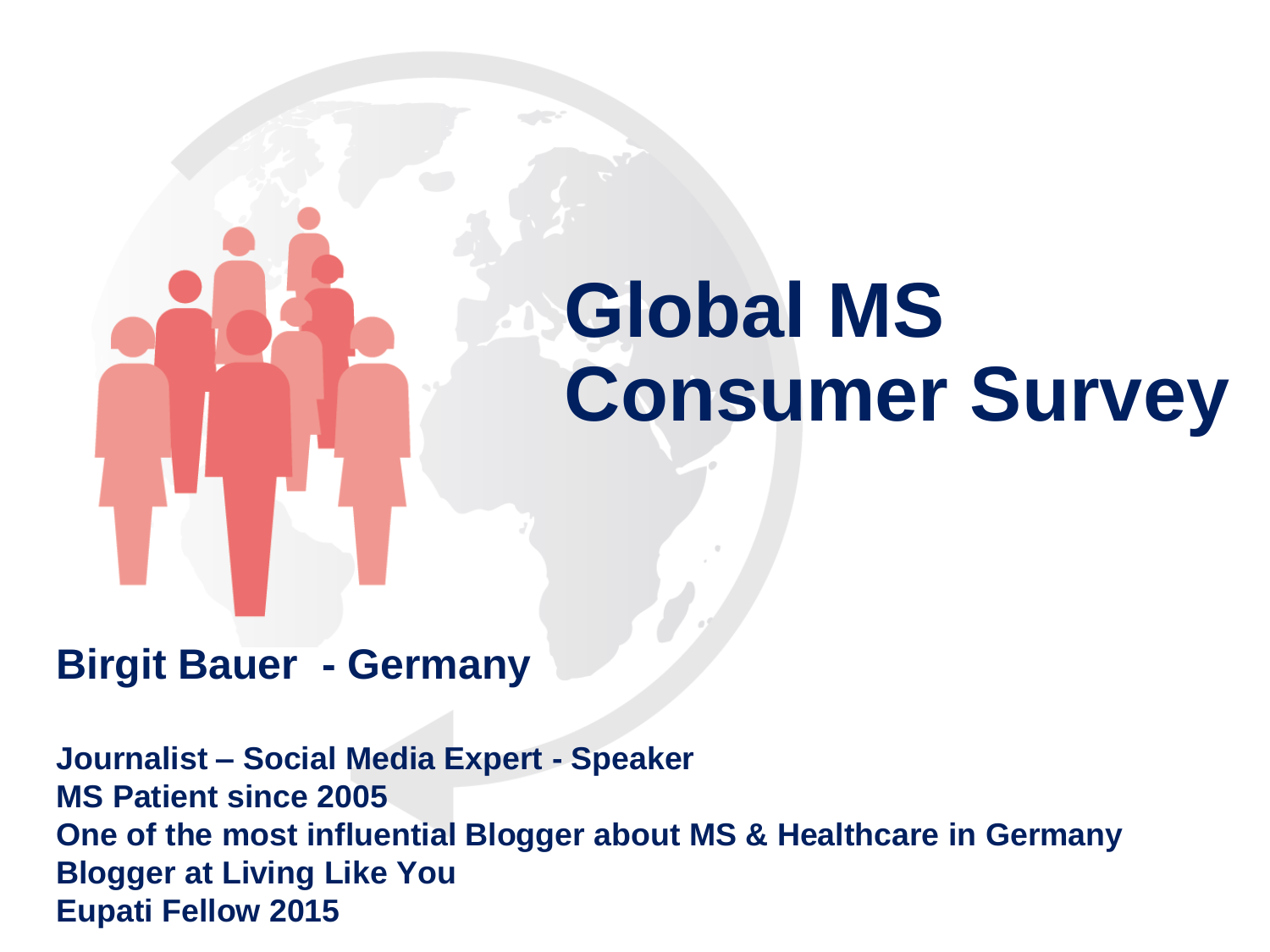## Overview of the survey

#### **The numbers**

- **575** people living with MS
- **6,433** members of the general population
- **7 countries:** Germany, Spain, France, Italy, UK, Australia and Canada

The survey aimed to:

- Gain insights into the **true impact of MS** on a person living with the condition.
- Explore the **level of understanding** about MS amongst the general population and people with MS (e.g. **perception versus reality**).



*Survey carried out May-June, 2015 and supported by Novartis*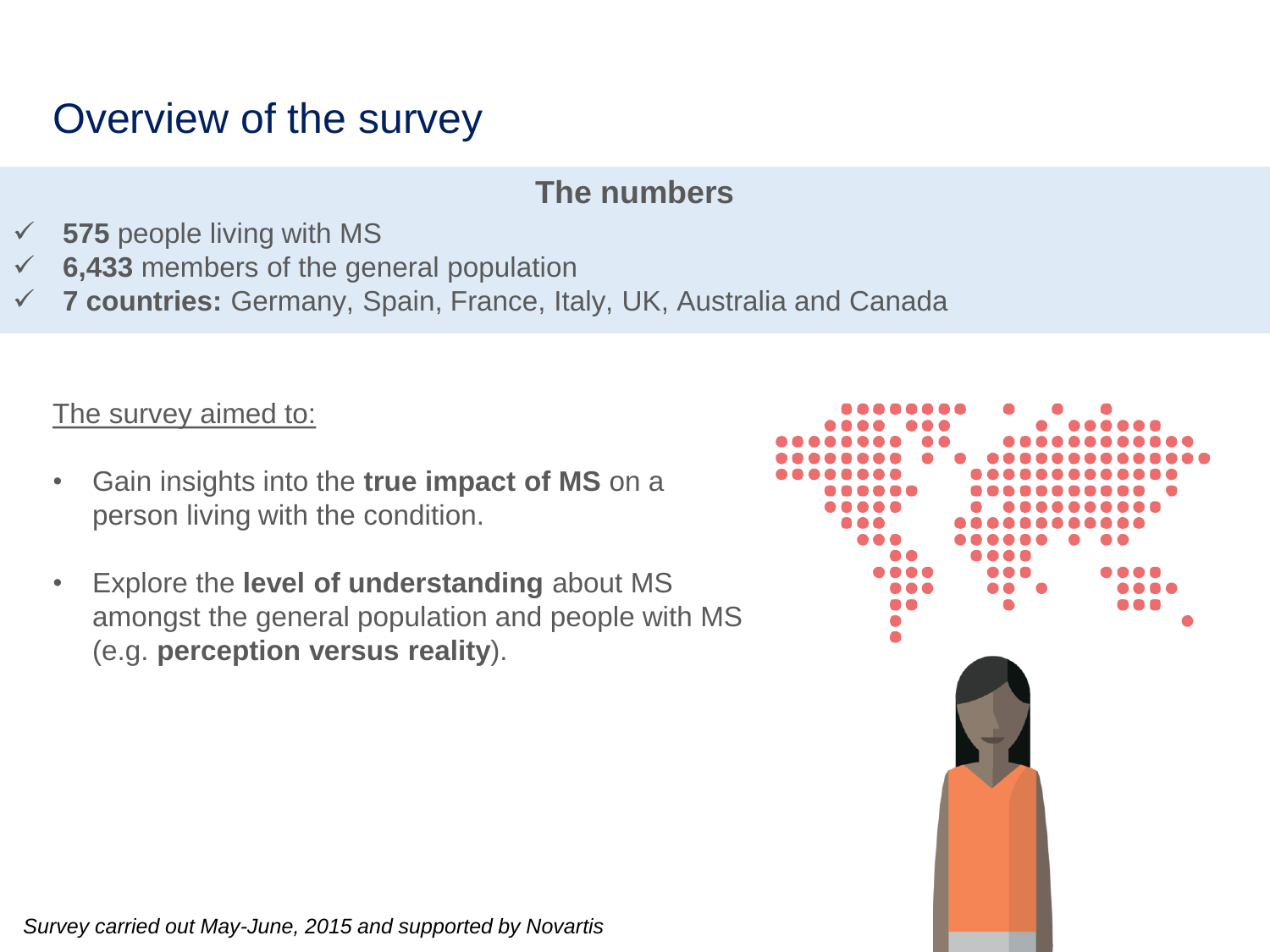People with MS identified fatigue as the symptom that affects them most

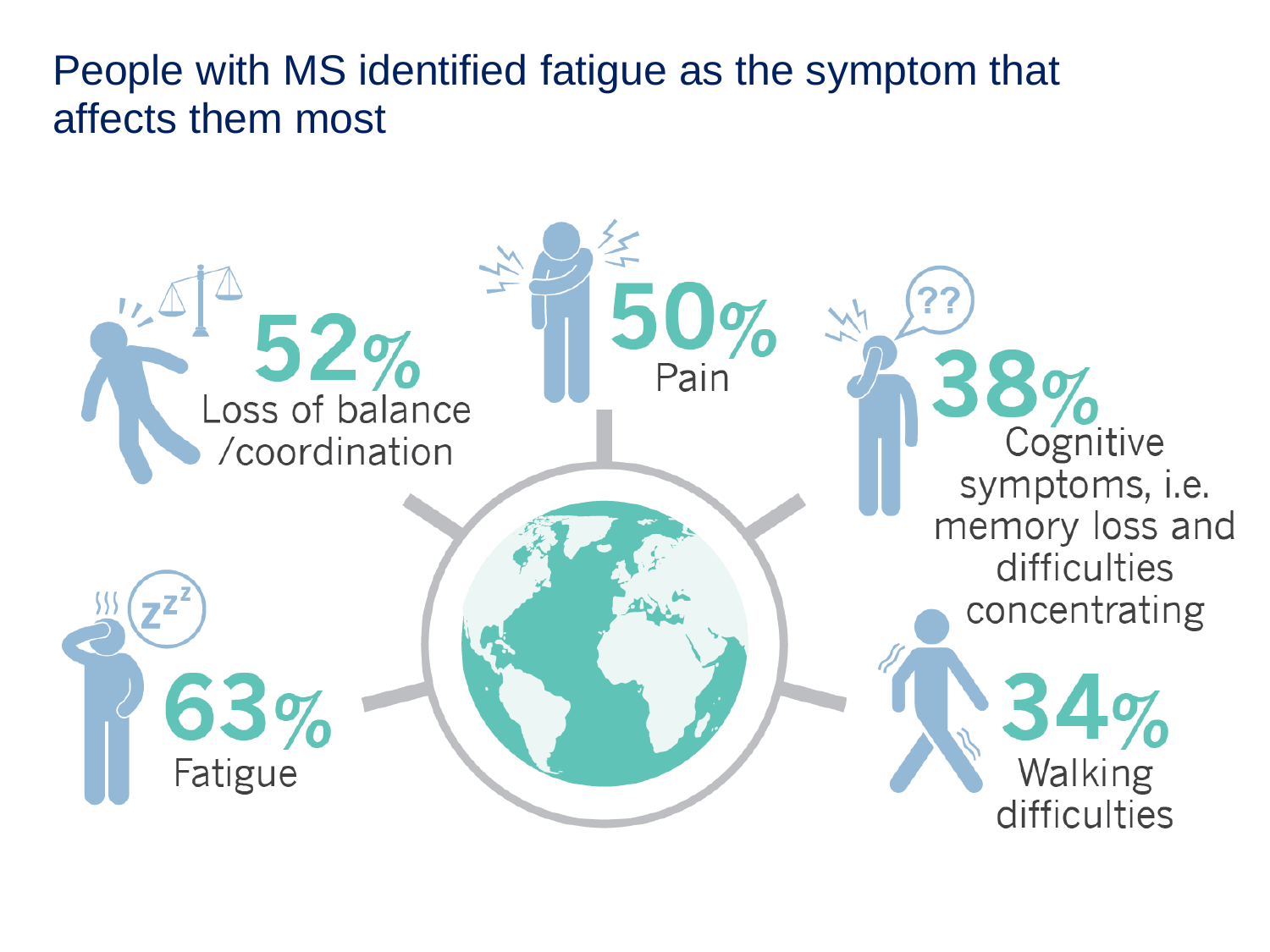However, the general public were not aware of the extent to which certain symptoms affect people with MS



Fatigue **Cognitive symptoms** Need to use a wheelchair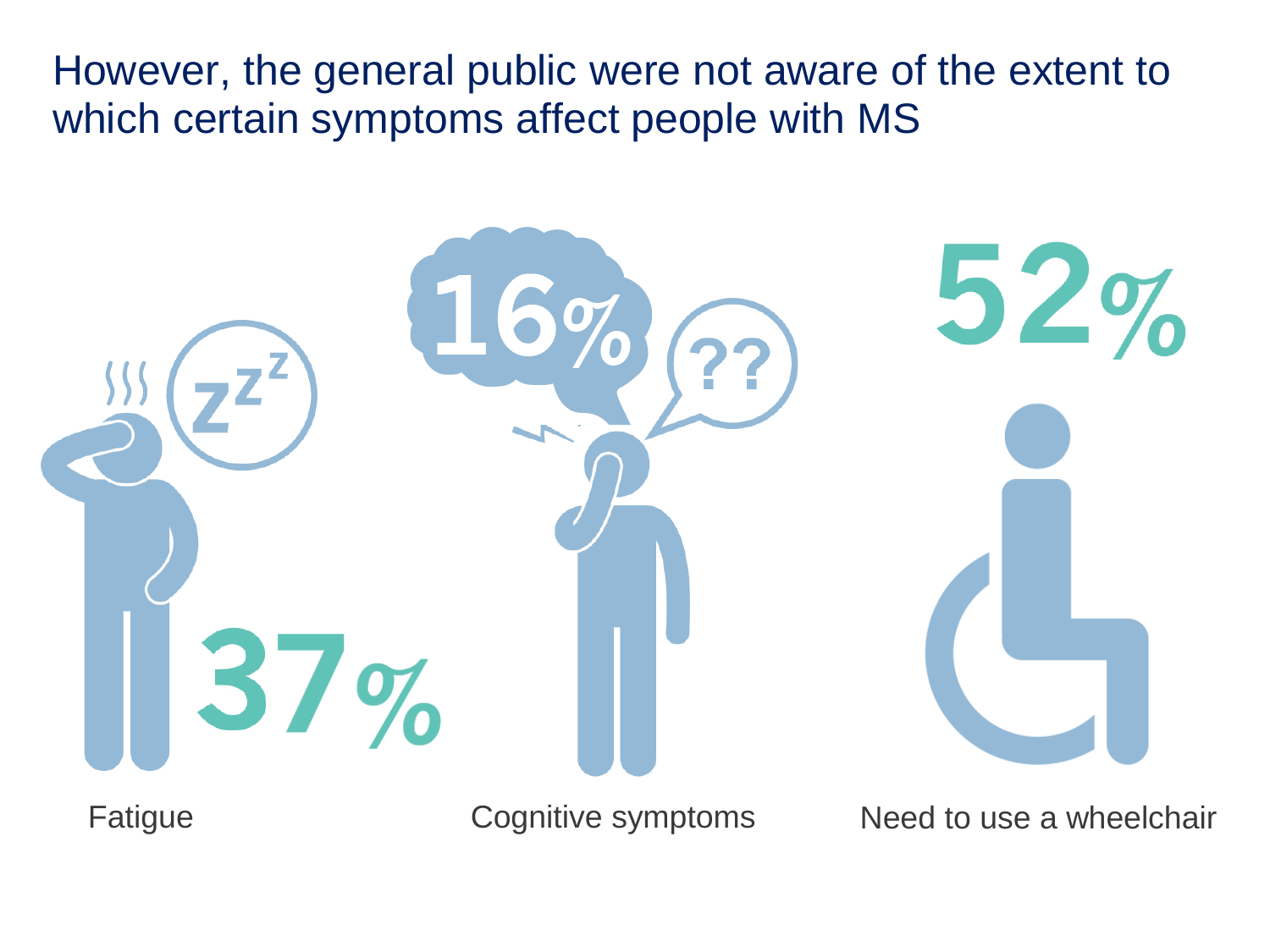## Only 37% of people with MS identified brain health as one of their most worrying short-term MS health concerns



The **visible physical and cognitive symptoms** short-term highlighted by people with MS are the result of an **unseen deterioration in brain health**, which **starts early before they even notice their symptoms**.